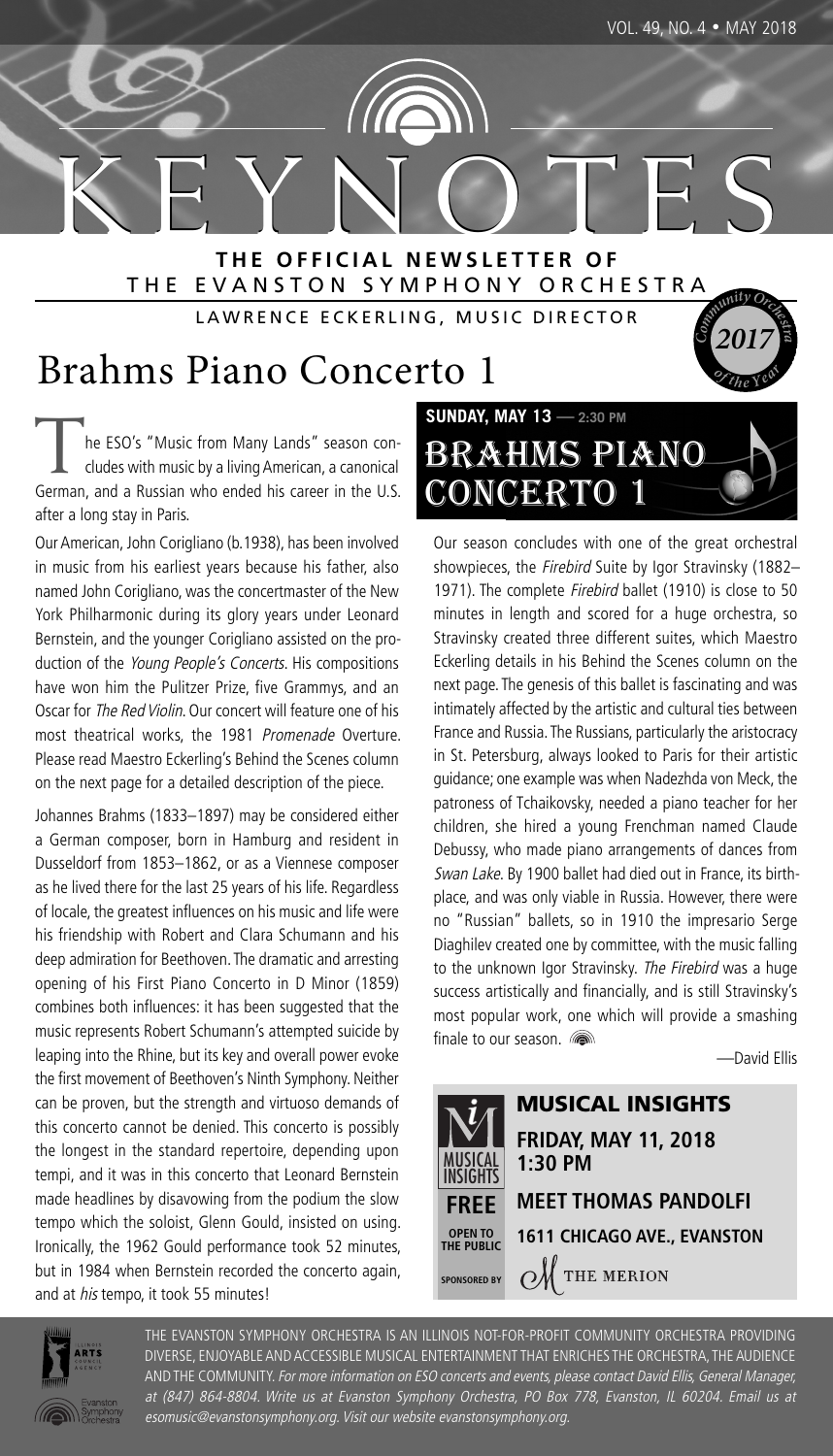## BEHIND THE SCENES



I want to briefly talk about two of the works on our final concert. The first is John Corigliano's Promenade Overture, a piece whose narrative (or plot) is the REVERSE of that of Haydn's "Farewell" Symphony (No. 45), in whose finale players exit the stage one by one

until there is nobody left on the stage. In Corigliano's overture, which would normally start a concert, the work BEGINS with an almost empty stage. The first notes heard are the last five measures of the Haydn Symphony, but played BACKWARDS! The players gradually enter the stage while simultaneously playing their parts, until you finally have the full orchestra onstage playing the final note! Sometimes, players are required to improvise, and at times play at a different tempo than the time being beat by the conductor. But make no mistake, on top of these hugely entertaining theatrics, this is one really good piece of music! The final work of the concert is Stravinsky's Firebird Suite in the version of 1945. The original ballet, from 1910, is for a huge orchestra including three harps and an on-stage brass band. He made a suite in 1911 using the same forces as the original ballet, but it is almost never performed today because it omits the ballet's overwhelming finale. He then created a suite in 1919,which is the version most commonly performed today, which added back the finale but reduced the oversized orchestra to that of merely a large orchestra. And then he created another suite in 1945 which uses a slightly smaller orchestra still, but incorporates more of the music from the original than either the 1911 or the 1919 suites. This restored music includes the Pas de deux between the Firebird and Ivan Tsarevich and also the Dance of the Princesses (scherzo). Stravinsky himself recorded and conducted the 1945 version for his live performances.

I ultimately chose the 1945 version, not because it was Stravinsky's "final definitive version," but simply because it contains music that I happen to adore that is only otherwise heard in the complete ballet, and I wanted to share it with you, our listeners.

> —Lawrence Eckerling Music Director, Evanston Symphony Orchestra

## **THANK YOU TO CHUCK FRIEDL!** BEHIND THE SCENES: FROM THE GENERAL MANAGER

There are many logistical issues involved presenting a concert with approximately 100 musicians, and one of the most challenging is transporting our timpani from their storage space at ETHS to Pick-Staiger Hall for the Tuesday night rehearsal, the Saturday rehearsal and the Sunday concert. This transport frequently also includes large percussion instruments such as bass drum and gong. And everything has to be returned to ETHS on Tuesday evening after 10PM and also on Sunday afternoon after the concert.

For at least ten years now this role has been faithfully and masterfully filled by Evanston resident Chuck Friedl. Chuck is a retired insurance analyst and NU graduate, married with 2 grown sons. Musically trained on piano and high school choir, he now prefers to listen to classic rock. A life-long do-it-yourselfer, he enjoys working odd jobs and playing poker and tennis year round. He also spent time working for ESO's Frank Sacks as a tennis instructor. Chuck grew up in Brookfield and follows all the Chicago sports teams, but especially the White Sox.

The ESO wishes to acknowledge Chuck's contributions to our concerts!

> —David Ellis General Manager, Evanston Symphony Orchestra

## **ESO plays first Young Persons' Concert**

ESO was delighted to partner with Evanston School District 65 to present our first ever Young Persons' Concert. Over 500 people attended this free one hour concert, held at Evanston Township High School. Maestro Eckerling was joined again by Henry Fogel, as narrator for Britten's Young Person's Guide to the Orchestra. In a grand finale to this fun new concert, more than 140 young students from District 65 joined ESO musicians on stage to play Great Gate of Kiev from Pictures

at an Exhibition by Mussorgsky. Christine Huber, Orchestra Teacher from Nichols Middle School, told the ESO, 'I know all my students thought it was such a "cool" event — being able to perform with talented adult musicians.' ESO thanks all the sponsors and donors who made this concert possible and raised money to help D65 Orchestra Teachers find quality scholarship instruments for their students.

## **Vince Flood Awarded "Board President of the Year 2018"**

The Illinois Council of Orchestras has just announced that our Board President of the past four years, Vincent (Vince) has been named their Board President of the Year for 2018. If current plans materialize, the ICO will present this award at the beginning of the May 13 concert. and

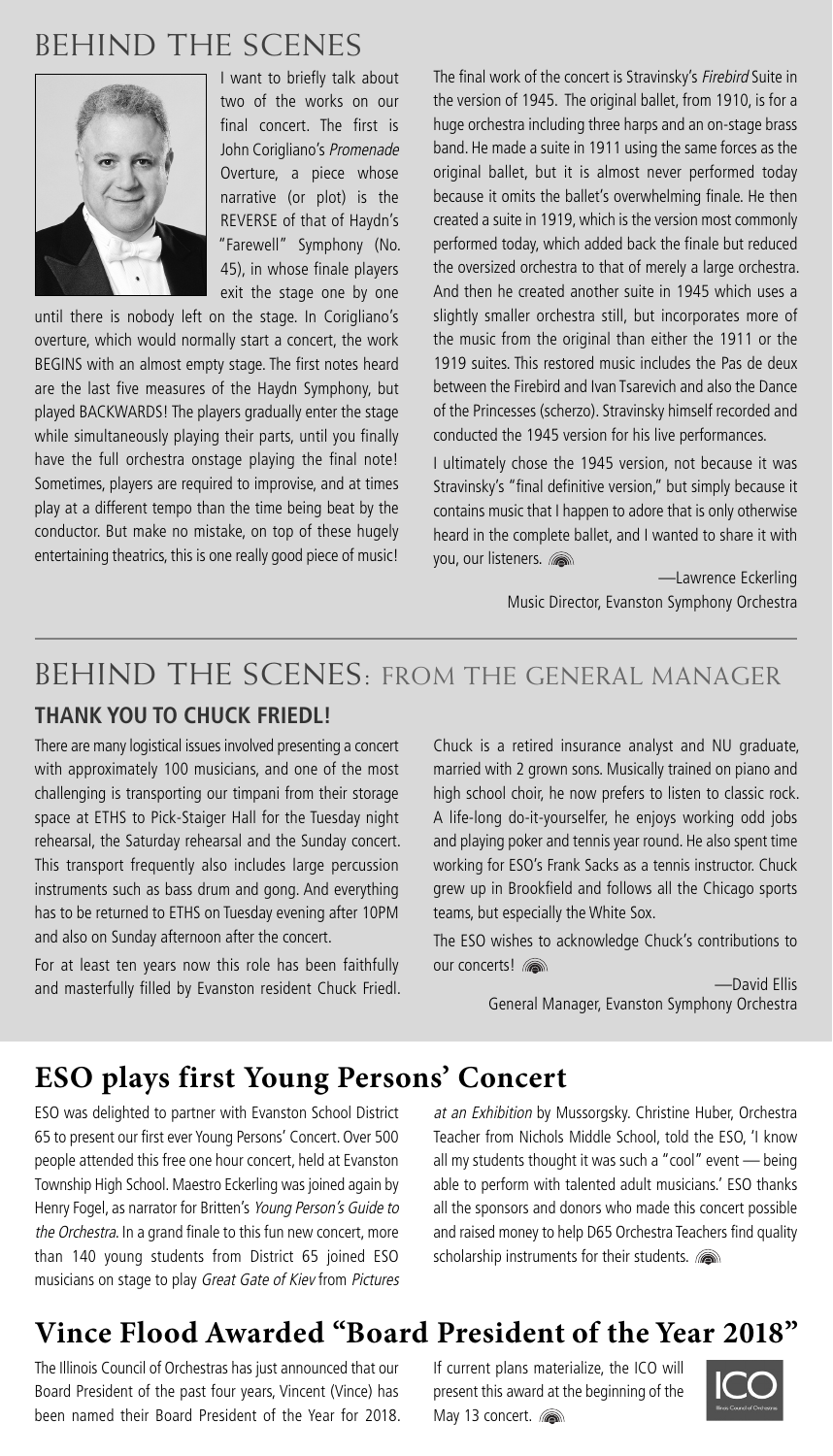

## **Meet the May Soloist, Thomas Pandolfi**

When young Thomas Pandolfi heard a classical piece, he would run to the piano and try to match the notes and the rhythm of the music he was hearing — and did a pretty good job of it for

someone who was not quite five. That's when his parents realized their child might have a talent to be taken seriously.

Thomas's first teacher was his father, who soon determined that his son needed more formal structure with a professional instructor. By ten Thomas was performing in public and was also the accompanist for his school's chorus. The latter came about because he hatched a plan to get out of having to sing in the chorus: he presented himself to the chorus teacher and announced that he wanted to be the accompanist. She was understandably skeptical, but decided to try him out. She had him sit down at a piano, then handed him a stack of music he had never seen before and asked him to sight read it. He got the job.

After high school, Thomas went to Julliard on scholarship, where he studied with Sasha Gorodnitzki and Adele Marcus. He describes his experience there, especially with Adele Marcus, as his transition "from proficient child to young adult. My time with her was a revelation; I learned so much in a short period of time." He also got the chance to delve into some music that was new to him: Gershwin. His last teacher before Julliard was Polish and very old school. She had studied with Rudolf Serkin, and insisted Thomas concentrate on the classical masters. As Thomas put it, "lots of Chopin, no Gershwin!" During his first year at Juilliard, however, the piece for the annual piano competition was New York Rhapsody, one of Gershwin's lesser known works. As this would be his first major foray into a Gershwin piece, Thomas was hesitant to enter the competition, but was encouraged to give it a try. He tackled the piece head on — and won.

The competition prize was the chance to play the piece again, this time in Lincoln Center with orchestra. The day after the performance, Juilliard got a call asking that the young man who had played the Gershwin come to ASCAP (American Society of Composers, Authors and Publishers), which was very close to the school, and go to the president's office. The president at the time was none other than Morton Gould, who had been a close friend of the Gershwins and had recorded the New York Rhapsody with Oscar Levant. Thomas was stunned. Gould was very complimentary about Thomas's performance and asked him whether he had played much Gershwin. When Thomas replied that he was just beginning to play Gershwin's music, Gould told him he had a real affinity for it and should play it more. High praise indeed!

Thomas took Gould's advice. In addition to receiving enthusiastic reviews for his performances of the classical repertoire, Thomas is known for his presentations of more modern works, including a program of Gershwin and Hamlisch. In addition to being in great demand by larger, established symphony orchestras, Thomas is an enthusiastic supporter of small community orchestras around the country and believes in bringing piano performance to places where classical musicians are rare. In addition to performing, Thomas likes to talk to his audiences about the music, demonstrating variations of themes and so forth. He also regularly schedules outreach programs in schools in the communities where he performs and has a number of innovative techniques for engaging children in music.

One reviewer said of Thomas: "An unusual pianist because of the youth and intensity, technical brilliance and clarity of his playing. Don't miss him." We agree! You can learn more at www.thomaspandolfi.com.

—Kelly Brest van Kempen

### *This concert is generously sponsored by Presbyterian Homes.* **We appreciate their continuing support. Please read about what Westminster Place has to offer.**

## **Composing an Outdoor Lifestyle**

For many older adults enjoying the outdoors often takes a back seat to the demands of career and family — until retirement that is. Gardening is a great way to get out in the fresh air and sunshine and opens the door to a healthier lifestyle. In fact, it may even help improve depression symptoms. And not only does gardening give us something to do; it paves the way for physical activity, social opportunities, and overall well-being.

Gardening has many health and calming benefits for older adults. It's a conscious activity that engages your senses. When you are planting, watering, weeding and harvesting your senses are fully involved in the sights, sounds, smells, tastes and physical sensations of your garden.



Some gardening benefits for older adults include:

- A form of low-impact exercise
- Increased levels of mobility and flexibility
- Reduced stress levels and promotes relaxation
- Stimulation and interest in nature and the outdoors
- A source of fresh, healthy produce

At Westminster Place, our Townhomes not only offer opportunities to surround yourself with beautiful landscaping, comfortable homes and thoughtful amenities, you can also find ways to live well like gardening in our Centennial Garden or maintaining your own plantings. There are many ways to live well at Westminster Place. We invite you to browse our website and schedule your appointment or drop by and visit us today for your personal tour!

Taking a healthy approach to aging is part of the culture at Westminster Place. To learn more, call **(847) 561-3422** or visit us at www.presbyterianhomes.org. **state**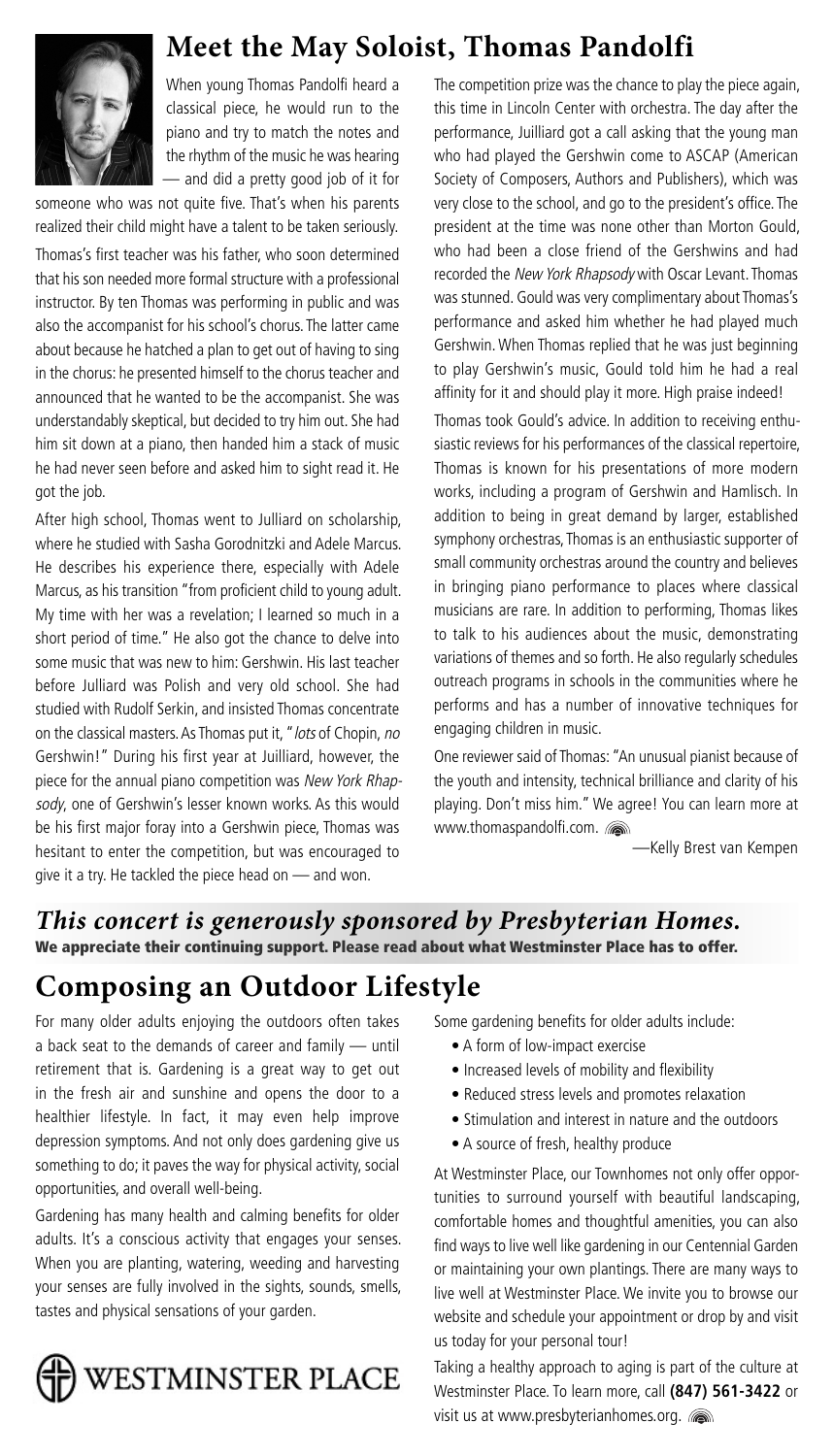

| <b>EVANSTON SYMPHONY ORCHESTRA</b> |                           |  |  |  |  |
|------------------------------------|---------------------------|--|--|--|--|
| presents our                       |                           |  |  |  |  |
|                                    | 2018-2019 CONCERT SERIES  |  |  |  |  |
| <b>SUBSCRIPTIONS</b>               | Assigned Seating.         |  |  |  |  |
| $\Box$ RENEWING ESO SUBSCRIBER     | $\Box$ NEW ESO SUBSCRIBER |  |  |  |  |

Change my seats □ Main Floor

□ Same Seats Indicate your seating *preference:* 

to:\_\_\_\_\_\_\_\_\_\_\_\_\_ □ Balcony

 $\text{Concert Series Subscripts } \textcircled{a} $104 \text{ each} \dots = $$ 

Senior Concert Series Subscriptions  $@$  \$88 each...  $=$  \$

I need \_\_\_\_\_free children's (12 and under) seats with my subscription

#### **INDIVIDUAL CONCERT TICKETS**

*Purchase tickets in advance and save.* Box office prices are \$37, seniors \$32. Full-time students with ID are \$5.

| Concert#1 #2 |  | #4 |                                           |  |
|--------------|--|----|-------------------------------------------|--|
|              |  |    | Adults $@$ \$32 each = \$                 |  |
|              |  |    | Seniors $@$ \$27 each = \$                |  |
|              |  |    | Children 12 & under-free $=$ \$ No Charge |  |
|              |  |    |                                           |  |

#### **MY TAX-DEDUCTIBLE CONTRIBUTION IS…** \$\_\_\_\_\_\_\_\_\_\_

**EVANSTON SYMPHONY HOLIDAY CONCERT** (December 2, 2018)

 $\_$ Adult \$25/\$40\*  $\_$ Child \$10/\$15\*  $\_$  Family Pack \$70/\$110\* = \$

□ Preferred Seating \*second price shown is Preferred Seating area price *Family package special includes tickets for 2 adults and 3 children*

| Handling Fee — Waived through May 13! | 5.00 |
|---------------------------------------|------|
| <b>TOTAL PAYMENT</b>                  |      |

| <b>NAME</b>                                                                     |                                     |
|---------------------------------------------------------------------------------|-------------------------------------|
| ADDRESS                                                                         |                                     |
| CITY/STATE/ZIP                                                                  |                                     |
| <b>TELEPHONE</b>                                                                |                                     |
| <b>EMAIL</b>                                                                    |                                     |
|                                                                                 |                                     |
| $\Box$ Check enclosed $\Box$ DISCOVER $\Box$ VISA $\Box$ MASTERCARD $\Box$ AMEX |                                     |
| CARD ACCT#                                                                      | EXPIRATION DATE CVV CODE (REQUIRED) |
| <b>NAME AS IT APPEARS ON CARD</b>                                               |                                     |
| <b>SIGNATURE</b>                                                                |                                     |

#### **Mail form to: Evanston Symphony Orchestra, PO Box 778, Evanston,IL 60204**

The ESO thanks you for your support. All contributions are tax deductible and will be listed in the concert program.